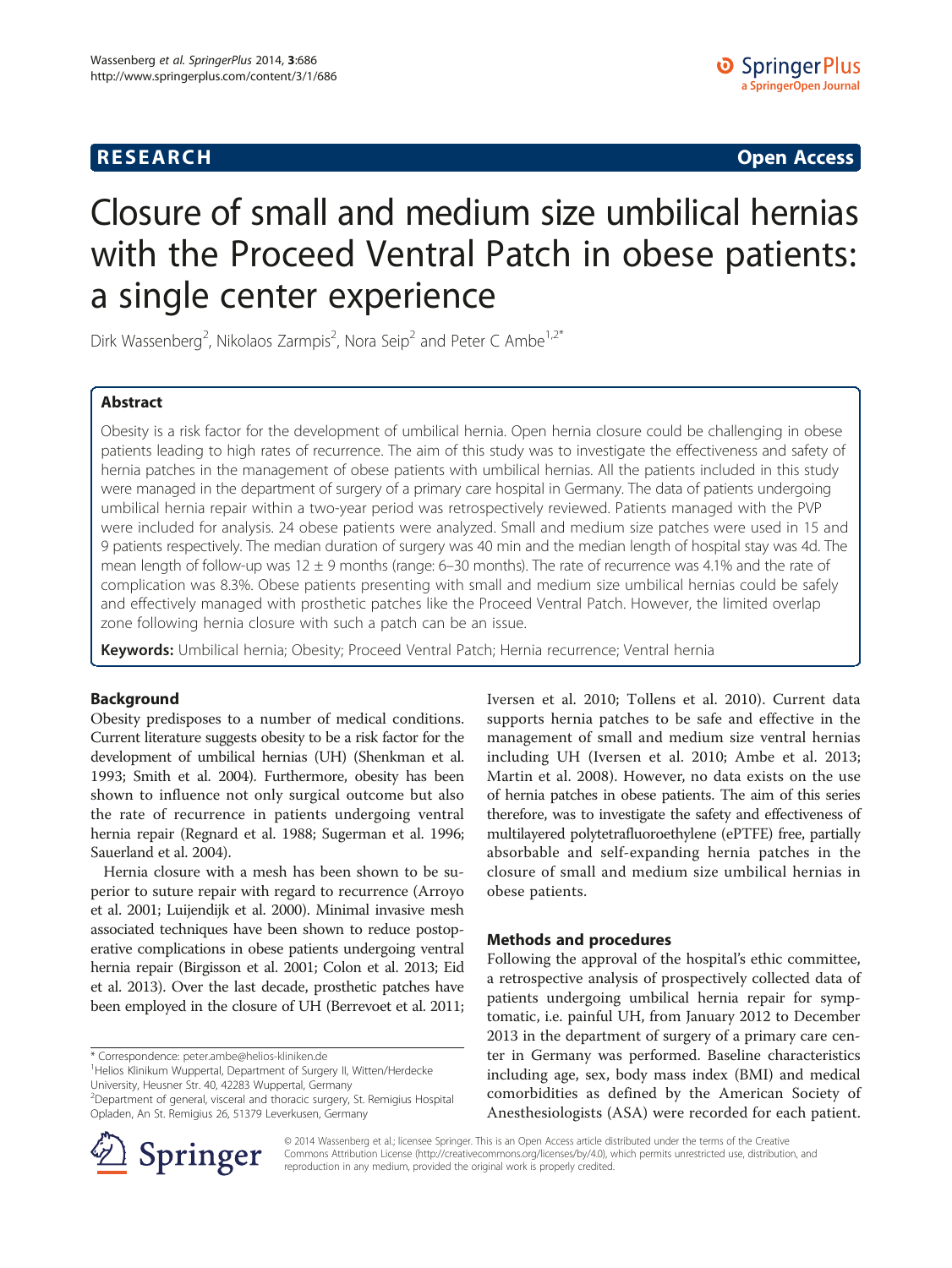Only obese patients (as defined by the World Health Organisation, WHO) managed with multilayered polytetrafluoroethylene (ePTFE) free, partially absorbable and self-expanding hernia patches were included for analysis.

Surgery was performed either by an experienced member of the surgical team (attending or fellow) or by a surgical resident under direct supervision. All surgeries were performed in general anesthesia as inpatient procedures and a single shot antibiotic was administered in all cases. Surgery began with an infra-umbilical semilunar incision, which was carried down to the fascia to expose and measure the diameter of the hernia defect. Small hernia sacs were reduced without resection while larger sacs were resected and the peritoneum closed using absorbable sutures. The patch was then placed into the preperitoneal space tension free, after digital adhesiolysis. The straps were then pulled to ensure its correct positioning against the abdominal wall. The straps were then sutured to the fascia with non-absorbable sutures, after which the overlaps were resected as previously described (Ambe et al. [2013\)](#page-4-0). In order to achieve a tension free repair, the edges of the fascial defect were not approximated. The subcutis was adapted using absorbable sutures followed by skin closure.

The hernia defect was classified using the classification proposed by the European Hernia Society, i.e. small hernias had diameters <2 cm, medium size hernias had diameters between 2–4 cm and large hernias had diameters >4 cm (Muysoms et al. [2009](#page-4-0)). The patch size was chosen to ensure maximum coverage of the hernia defect. Thus defects with diameters of 1–2 cm were managed with small patches (4.3 cm in diameter) while those with diameters between 2–4 cm were managed with medium patches (6.4 cm in diameeter). Defects >4 cm in diameter were managed with meshes placed at the retromuscular position using the sublay technique while those with diameters <1 cm were closed using non-absorbable sutures. These cases were excluded from the study.

Perioperative data including the duration of surgery (time from incision to suture) and the size of the implanted patch were retrieved from surgical documentation sheets and surgeon's notes. Information on postoperative complications and the length of postoperative hospital stay were taken from the final discharge notes. Generally, follow-up after hospital discharge was with the referring physician. Unclear and complicated cases were referred back to our department where follow-up was continued as needed. Physical examination and ultrasound sonography were performed in every patient by an experienced member of the surgical team. All patients included in this series were last followed up in our outpatient office in May 2014.

The data collected was analyzed using the Statistical Package for Social Science (SPSS<sup>®</sup>), IBM, version 22. The study population was statistically described using absolute case numbers and percentages, while central tendencies were described using means, medians, standard diviations and interquartile ranges.

## Results

Within the period of investigation 105 patients with umbilical hernias were surgically managed in our department. Hernia patches were employed in 35 cases, 24 of these cases met the WHO definition for obesity (BMI >30 kg/ m<sup>2</sup>) and constituted the population examined, Figure 1. The demographic characteristics of the study population are summarized in Table [1](#page-2-0). The distribution of the BMI in the study population is presented in Figure [2](#page-2-0), while the perioperative features are summarized in Table [2](#page-3-0).

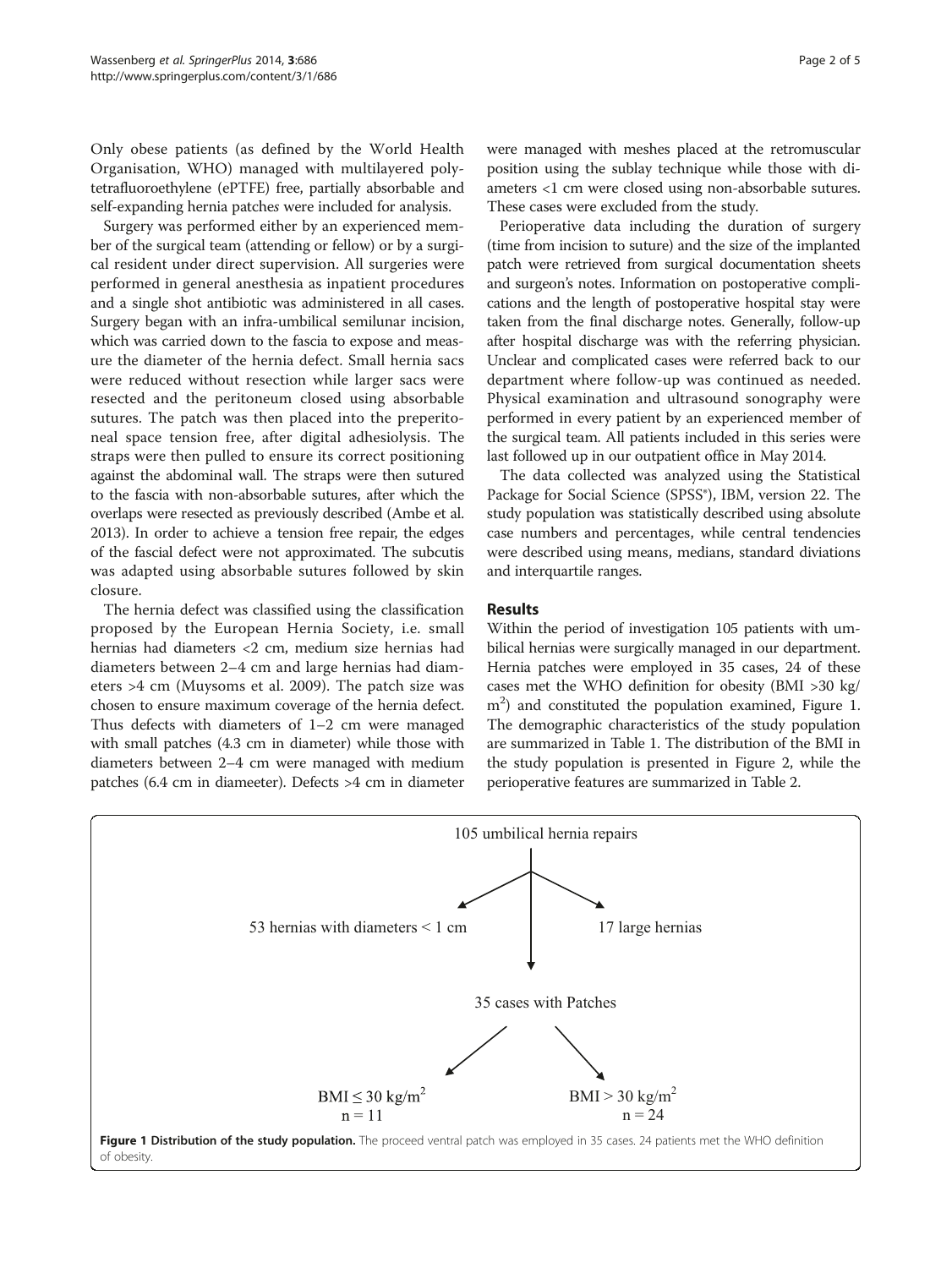#### <span id="page-2-0"></span>Table 1 Demographic characteristics

| <b>Parameters</b>               | Number of cases |
|---------------------------------|-----------------|
| Gender (female/male)            | 6/18            |
| Median age (yrs)                | 54              |
| Interquartile range (yrs)       | 8               |
| Median BMI (kg/m <sup>2</sup> ) | 34              |
| Interquartile range ( $kg/m2$ ) | 7.8             |
| ASA 1                           | 3               |
| $\mathcal{P}$                   | 18              |
| 3                               | 3               |

Summary of the baseline features of the study population. BMI: body mass index, yrs: years, ASA: American Society of Anesthesiologists.

Hernia defects with diameters between 1–2 cm were managed in 15 cases (62.5%) with small patches (4.3 cm in diameter). Medium defects, i.e. defects with diameters of 2–4 cm were seen in 9 cases (37.5%) and were closed using medium size patches (6.4 cm in diameter).

Over 60% (16 cases) of the procedures were performed by surgical residents under supervision. The median duration of surgery was 40 minutes while the median length of postoperative hospital stay was 4 days, Table [2.](#page-3-0)

All 24 cases included in this study were last seen in our outpatient office in May 2014. The mean length of followup was  $12 \pm 9$  months (range:  $6 - 30$  months). A follow up period of up to 12 months was recorded in five cases. A Follow – up period of 12 to 24 months was recorded in 10 cases, while nine cases were followed up for >24 months (26 –30 months).

Two complications (8.3%) including one case of postoperative hematoma and one case of wound infection were recorded in this series. Recurrence was recorded in one patient (4.1%). There was no mortality in this series.

## **Discussion**

Surgical management of umbilical hernia in obese patients can be challenging. Fascial closure following open procedures could be difficult resulting to an insufficient tissue approximation, thereby predisposing to recurrence (Israelsson & Jonsson [1997](#page-4-0)). Thus obesity is a risk factor for the development of incisional hernia (Mendoza et al. [1996](#page-4-0); Pikarsky et al. [2002](#page-4-0)). However, increasing expertise in minimal invasive management of ventral hernias has led to a great decrease in the rate of complication following ventral hernia closure (Heniford et al. [2003](#page-4-0); Lee et al. [2013](#page-4-0)). Over the last years, many studies on the use of prosthetic hernia patches for the management of small and medium size umbilical and ventral hernia have been published (Iversen et al. [2010;](#page-4-0) Tollens et al. [2010](#page-4-0); Ambe et al. [2013](#page-4-0); Martin et al. [2008](#page-4-0)). However, none of the available series focused on obese patients.

We aimed at investigating whether or not this technique could be a safe and effective option for the management

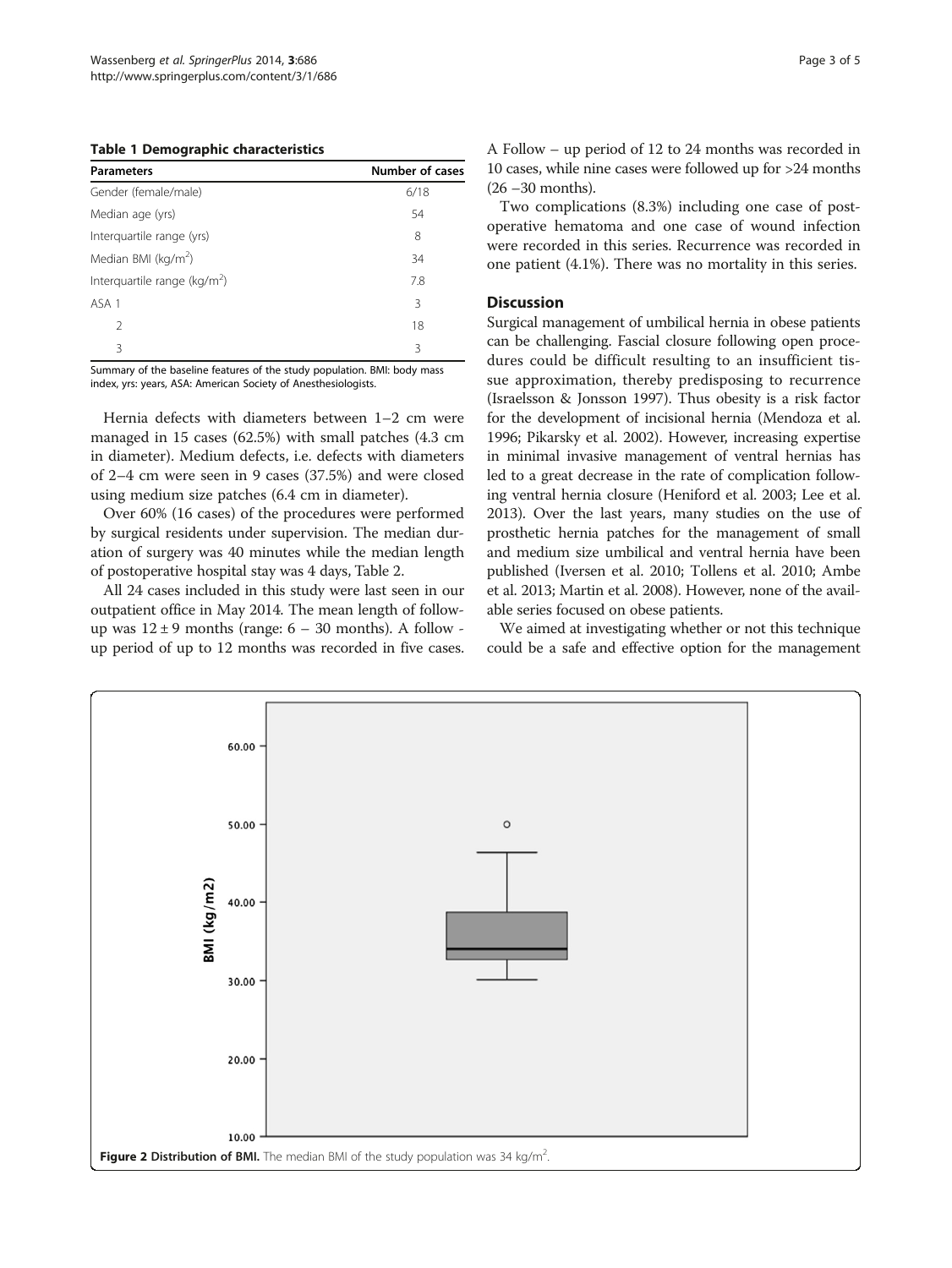<span id="page-3-0"></span>Table 2 Perioperative characteristics

| <b>Characteristics</b>                 | <b>Results</b> |
|----------------------------------------|----------------|
| Patch size:                            |                |
| - small $(4.3 \times 4.3 \text{ cm})$  | 15             |
| - medium $(6.4 \times 6.4 \text{ cm})$ | 9              |
| Surgical expertise:                    |                |
| - attending/fellow                     | 8              |
| - resident                             | 16             |
| Median length of surgery (min)         | 40             |
| Interquartile range (min)              | 18             |
| Median length of stay (d)              | 4              |
| Interguartile range (d)                | 2              |

Summary of the perioperative features of the study population.

Min: minutes, d: days.

of obese patients with small and medium size umbilical hernias. Prospectively collected data of patients undergoing UH repair for symptomatic UH, i.e. painful UH, was retrospectively analyzed. Only patients meeting the WHO definition of obesity, i.e. patients with BMI  $>30 \text{ kg/m}^2$ undergoing umbilical hernia repair with multilayered polytetrafluoroethylene (ePTFE) free, partially absorbable and self-expanding hernia patches were included for analysis.

Twenty four cases, 15 with small size and nine with medium size defects were included for analysis.

The size of the hernia patch was chosen to achieve maximum defect coverage. Thus small hernias with diameters of 1–2 cm were closed with small size patches (4.3 cm in diameter), while defects with diameters between 2–4 cm were closed with medium size patches (6.4 cm in diameter). Although such patches are generally placed intraperitoneally, all patches in this series were placed in the preperitoneal position with the hope of preventing peritoneal adhesions and other patch- related bowel complications.

The median BMI in this series was  $34 \text{ kg/m}^2$ . The median duration of surgery was 40 min while the median length of postoperative hospital stay was 4 days. The median length of hospital stay in this series is rather long compared to the complexity of the procedure, especially since the procedure can be performed on an outpatient basis. This trend must be blamed on the local health insurance policy in Germany.

Complications were recorded in 8.3% in this series. The two complications recorded included a case of postoperative hematoma which was managed conservatively and a case of wound infection. Infection was limited to the subcutis. This case was managed by bedside wound opening and open wound dressing. Complication rates between 2.2% to 11.8% have been reported by Martin et al. and Iversen et al. for intraperitoneally placed patches (Iversen

et al. [2010](#page-4-0); Martin et al. [2008](#page-4-0)). Furthermore, the 8.3% incidence of postoperative complication reported in this series is comparable with the 8% incicence for laparoscopic repair and is way below the 21% rate for open repair reported by McGreevy et al. (McGreevy et al. [2003\)](#page-4-0).

The rate of recurrence was 4.1% in this series. Recurrence occurred within one year after hernia closure with a small patch. Recurrence was evident via umbilical protusion and was confirmed both clinically and following ultrasound sonograph. The patch was removed and the hernia was closed with a mesh in the sublay technique. In this case, the patch was probably too small to prevent recurrence since no significant shrinkage was noted after patch removal.

The rate of recurrence in this series was comparable to the 3.5% rate reported by Sanchez et al. (Sanchez et al. [2004\)](#page-4-0) for laparoscopic repair and the 3.6% rate reported by Berrevoet et al. for retromuscular repair (Berrevoet et al. [2011\)](#page-4-0).

Although the patch sizes used in this series are in accordance with current literature, the narrow overlap is an issue.

Closing a small size hernia of about 2 cm in diameter with a small patch (4.3 cm diameter) permits a maximum overlap of 1.15 cm. Similarly, a maximum overlap of 1.2 cm is to be expected after closing a 4 cm defect using a medium patch (6.4 cm diameter). It is therefore questionable if this limited overlap provides sufficient closure to prevent recurrence. In fact, the recurrence seen in this series must be blamed on a rather insufficient overlap. Using a larger patch, i.e. closing small defects with medium patches, could increase the overlapping zone. Digital dissection of the preperitoneal space was possible via the hernia defect. However, introducing a larger patch via a small defect was challenging. Surgically increasing the size of the defect would have enabled the placement of a larger patch. This however, would have been at the expense of the overlapping zone and was therefore not performed. Unfortunately, data on long-term outcome of patients managed with this technique with regard to recurrence is lacking.

This patch associated closure technique utilizes a small skin incision. The minimal invasive nature of this technique is not limited to the size of the incision. In fact, extensive dissection, which may increase the risk of postoperative complication is usually not necessary. Another advantage of this closure method is the relatively short duration of surgery.

Taken together, our results suggest that hernia patches in the preperitoneal position could be an option in the management of obese patients with small and medium size umbilical hernias. The rates of complication and recurrence are comparable with existing data. The small size of the incision, the short duration of surgery and the fact